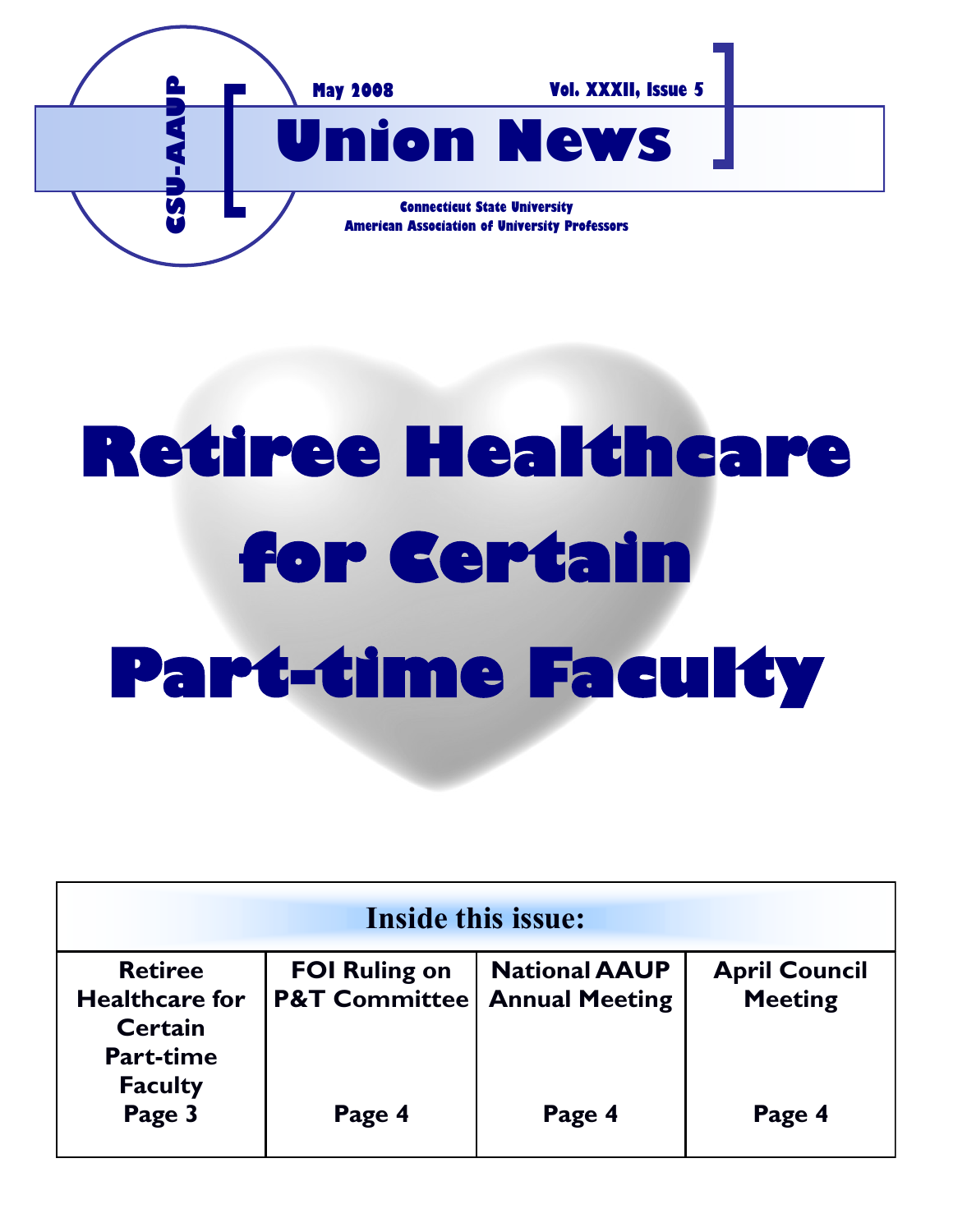#### **CSU-AAUP**

## **Dates to Remember**

**May 8:** CT State Conference-AAUP Spring Meeting, Panel Presentation on "The Effect of the War on Terror on Campus Life", Yale Graduate Club, 6:00-9:00pm

**May 15:** Board of Trustees awards promotions.

**May 31**: Provost takes required action on second year or later renewal candidates (August hires) and informs the candidates. Board of Trustees awards tenure to penultimate year tenure candidates (August hires).

**June 12-15:** Annual Meeting of the National AAUP in Washington, D.C. [vote to take place on proposed restructuring plan]

**July 24-27:** National AAUP Summer Institute at the University of Rhode Island at Kingston

## *Union News*

CSU-AAUP Central Connecticut State University Marcus White Hall, Rooms 305, 307 & 310 New Britain, CT 06050 Phone (860) 832-3790 Fax (860) 832-3794 Email: aaup@ccsu.edu Website: www.ccsu.edu/aaup/csu

> Editor: Ellen Benson Bensonell@ccsu.edu

## Planning a Trip this Summer? Your AAUP Membership may save you some cash! **CAR RENTALS**

Alamo Rent-A-Car and National Car Rental provide discounts to CSU-AAUP members including up to 20% off regular prices and unlimited mileage.

#### **UNIVERSAL STUDIOS**

As a Universal Orlando Fan Club member, members can take advantage of many exclusive benefits. Enjoy special admission prices and restaurant discounts at Universal Orlando, Universal Studios Hollywood and Wet 'n Wild Orlando, as well as discounts on hotel room rates, merchandise, and tours.

#### **ADVENTURE CLUB**

Through membership in CSU-AAUP, members are entitled to discounts off general admission to Anheuser-Busch Adventure Parks. Parks include Busch Gardens and Water Country USA in Williamsburg, VA; Busch Gardens and Adventure Island in Tampa Bay, FL; Sea World Adventure Parks in Orlando, FL, San Diego, CA, and San Antonio, TX; and Sesame Place near Philadelphia, PA. Sign up for savings at www.adventureclubonline.com and print coupons directly from a computer! Be sure to contact the AAUP office for our company code.

### **Contact your AAUP office to find out how to obtain these discounts!**

**PLEASE NOTE: In the April edition of Union News, there was mention of the tuition waiver for our members. Under certain circumstances, this waiver may be considered income and you may be taxed accordingly.**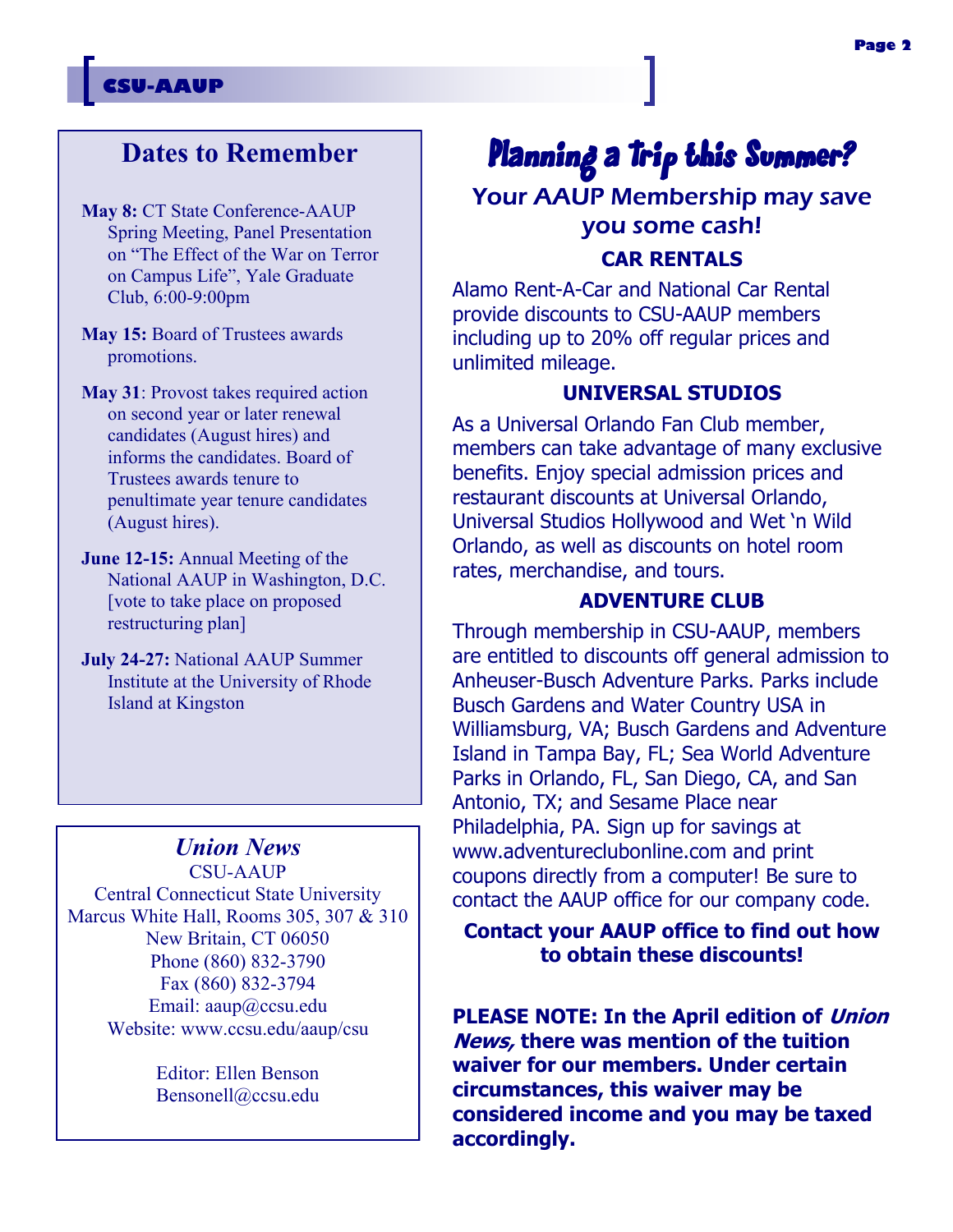## **Retiree Healthcare for Certain Part-time Faculty**

The State of Connecticut and the State Employees Bargaining Agent Coalition (SEBAC) recently reached an agreement that changes the eligibility requirements for certain employees. The new agreement makes no changes in retiree health-care entitlement for individuals who have been employed as full-time throughout their careers in state service. The agreement only changes how retiree healthcare entitlement is determined for employees who work as fulltime (half-time or more) for part of their careers and parttime (less than half-time) for part of their careers. **Therefore, this may benefit part-time faculty who teach nine or more load credits across any of the state institutions (CSU, UConn, and the Community Colleges) since it was recently decided that these individuals should be considered full-time state employees for health care purposes.**

**Q. When is someone who leaves state service entitled to retiree health care?**

A. Only *retirees* get retiree health care. You do not automatically receive retiree health care because you leave state service. To be an eligible retiree, you must either be (1) eligible for and actually receiving a pension under the State Employees' Retirement System (SERS), or (2) if you are a member of the Alternate Retirement Plan (ARP), you must *have been eligible* to collect a pension if you were a SERS member and actually receive some sort of periodic payment under the ARP. Either way, you must be a *retiree* to actually receive retiree health care coverage.

#### **Q. Do all retirees receive retiree health care?**

A. No. Since 1997, full-time employees who leave state service and go immediately into retirement (i.e. on the first of the calendar month after they leave service) are always eligible for retiree health care. Employees who leave state service but do not immediately collect a pension (usually because they are too young) are eligible for retiree health care only if they have 10 years of "actual state service" when they leave employment. You cannot purchase service towards the 10 years. So to be eligible for retiree health care, an employee must both be a retiree and meet one of the two requirements of going directly into retirement or having 10 years of actual state service.

#### **Q. How is retiree health care determined for individuals who work part of their careers as part-time and part of their careers as full-time?**

A.First, we need to remember that they have to meet all the above requirements. *They must be retirees in order to receive retiree health care and they must either leave state service and go directly into retirement or have 10 years of actual state service*.

In the past and up until September 1, 2008, these employees received retiree health care if they met the normal requirements above, and *if they were covered by*  *employer subsidized health insurance on their final day of employment.* This arbitrary rule meant a person with 30 years full-time service could technically be denied retiree health care if they chose to work part-time for a few months before retirement. It also meant that an individual who worked part-time for 30 years was eligible for retiree health care if they worked half-time or more and received health care on their last day of service.

On and after September 1, 2008 new rules will apply. Employees who have worked both full-time and part-time for the state will receive retiree health care as long as they meet all the requirements that a full-time employee meets, and they meet one of the two additional requirements: either (1) they go directly into retirement, and have five or more years of service at half-time or more; or (2) they do not go directly into retirement but have 10 or more years of service at half-time or more. For this purpose, one semester as a part-time faculty member counts as one-half year of service.

SEBAC agreed to this change because it is much fairer and measures employees' eligibility by the nature of their careers, not simply based on their last days of service. But because some employees will benefit and some will lose as a result of this new agreement, the agreement gives employees until August 31, 2008 to leave under the old rule.

#### **Q. Does this agreement allow me to apply my years of state service before the date of the agreement towards retirement?**

A.The agreement applies only to current employees, but it does apply to all of their time, including years of service before the date of the agreement. If you have taught nine or more load credits across any of the state institutions (CSU, UConn, and the Community Colleges) during any previous semesters (fall or spring only), you will now receive fulltime credit for those semesters towards retirement. One semester teaching nine or more load credits equals one-half year of actual state service or teaching both fall and spring semesters at nine or more load credits equals one full year of actual state service.

**Q. If I qualify under the new rules for retiree health care, do I have to wait until September 1, 2008 to retire?** 

A. If you are presently in a position which will last until beyond September 1, 2008, you would have to wait until September 1 to retire. But adjuncts or others who work on a semester by semester basis do not need to wait beyond the date their employment for the semester ends. Of course, nothing prevents you from waiting beyond September 1 if other employment with the state is available to you and you chose to accept it. This provision merely gives you the option of taking advantage of the new agreement now if your position ends prior to September 1, 2008.